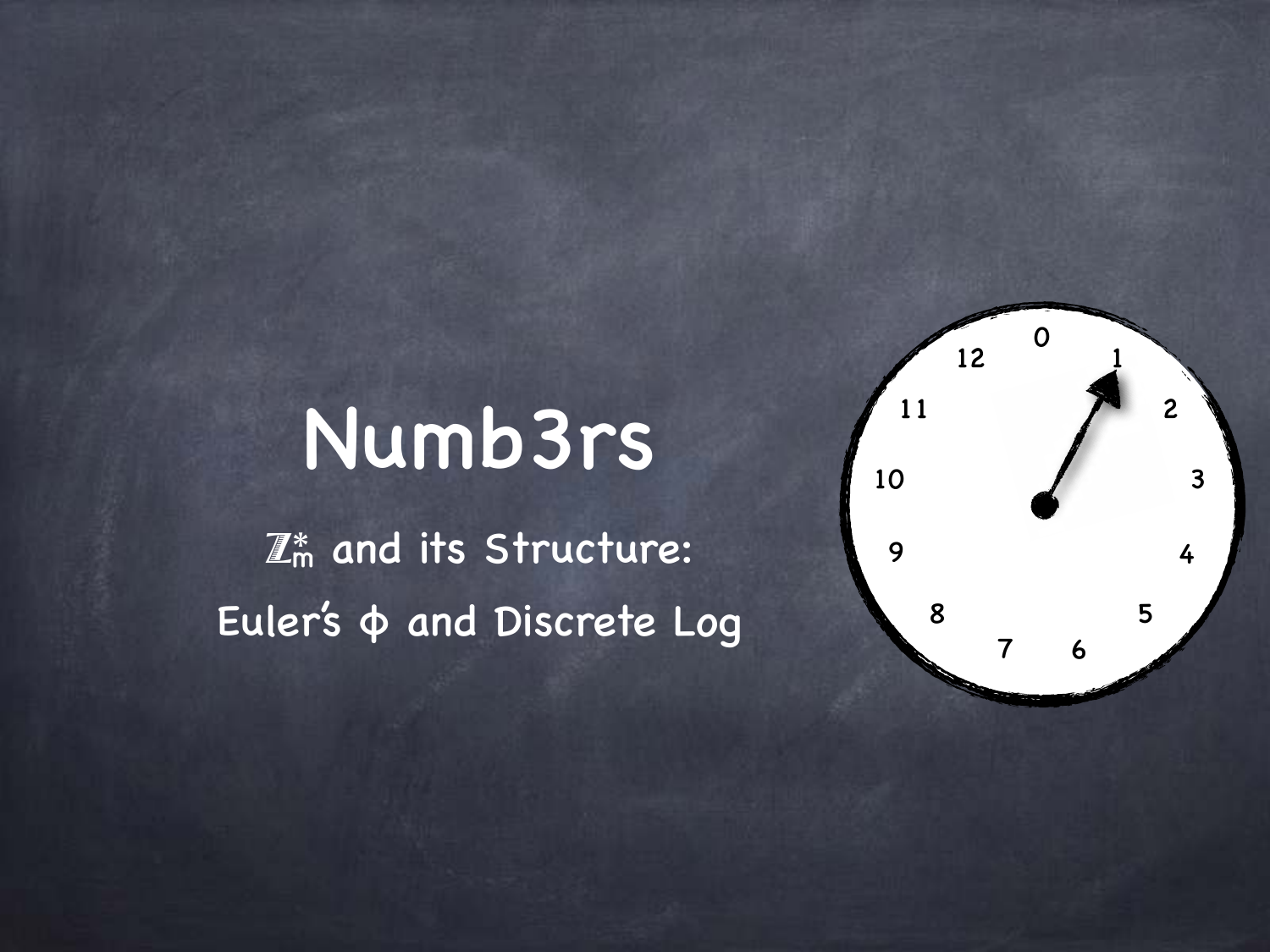$\mathbb{Z}_\mathsf{m}^*$ 

 $\odot$   $\mathbb{Z}_m^*$  denotes the set of elements in  $\mathbb{Z}_m$  which have multiplicative inverses

**3**  $\mathbb{Z}_m^* = \{ a \in \mathbb{Z}_m \mid \exists b \; ab = 1 \}$ 

**Such an element is called a unit of**  $\mathbb{Z}_m$ e.g.,  $\mathbb{Z}_2^* = \{1\}$ ,  $\mathbb{Z}_3^* = \{1,2\}$ ,  $\mathbb{Z}_4^* = \{1,3\}$ • Recall:  $a^{-1}$  exists in  $\mathbb{Z}_m$  iff gcd(a,m) = 1  $\odot$   $\mathbb{Z}_m^* = \{ [a]_m | a \in \mathbb{Z}, \text{gcd}(a,m) = 1 \}$ 

| $\overline{\mathsf{x}}$ | O           |                | $\overline{2}$      | 3              |
|-------------------------|-------------|----------------|---------------------|----------------|
| $\ddot{\bullet}$        | $\mathbf 0$ | 0              | O                   | 0              |
|                         | 0           |                | $\overline{c}$      | 3              |
| $\overline{c}$          | 0           | $\overline{c}$ | O                   | $\overline{2}$ |
| 3                       | 0           | 3              | $\ddot{\mathbf{c}}$ |                |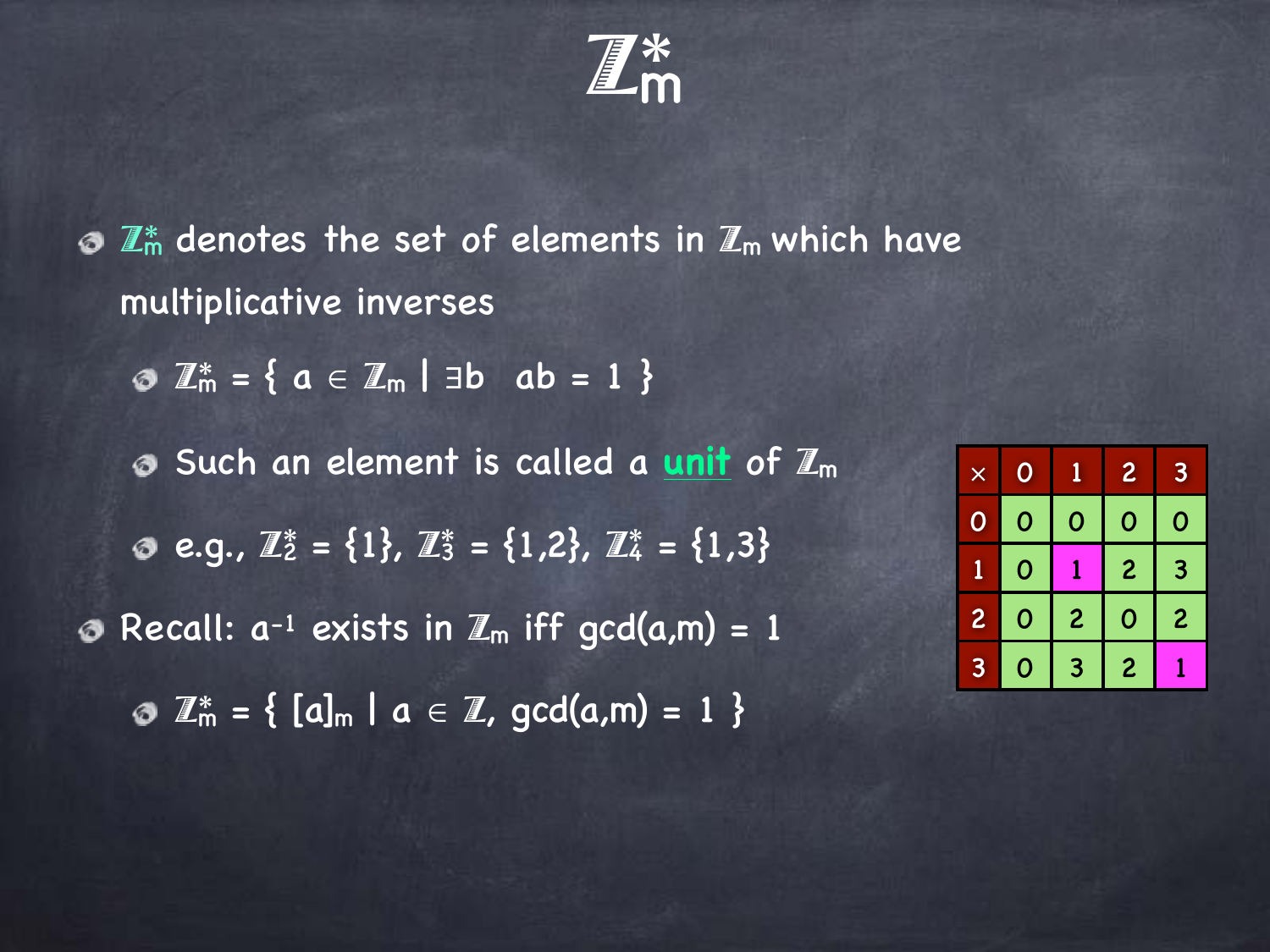Z\*m

**How many units are there in** Z**m?** When m is prime? m-1 (all except 0)  $\odot$  When  $m = p^2$ , where p is prime?  $\bullet$  A number has a common factor with  $p^2$  iff it is a multiple of p (i.e.,  $\in \{0, p, 2p,...,(p-1)p\}$ )  $\odot$  i.e.,  $p^2$  - p units  $\bullet$  When m = pk, where p is prime?  $p^{k}-p^{k-1} = m(1-1/p)$  units When  $m = p_1$ di·...· $p_n$ dn where  $p_i$  are primes? By CRT, units have the form  $(r_1,...,r_n)$ , ぁ where each  $\mathsf{r}_\mathsf{i}$  is invertible modulo  $\mathsf{p}_\mathsf{i}^{\mathsf{d}_\mathsf{i}}$  $\Pi_i$   $p_i$ <sup>d<sub>i</sub></sup>  $(1-1/p_i) = m(1-1/p_1) \cdot ... \cdot (1-1/p_n)$ 

| $\overline{\mathbb{Z}}_{15}$ | $\overline{\mathbb{Z}}_3$ | $\overline{\mathbb{Z}_5}$ |
|------------------------------|---------------------------|---------------------------|
| $\overline{0}$               | $\overline{\mathbf{O}}$   | $\overline{O}$            |
| $\overline{\mathbf{1}}$      | $\overline{\mathbf{1}}$   | $\mathbf{1}$              |
| $\overline{2}$               | $\overline{c}$            | $\overline{c}$            |
| $\overline{\mathbf{3}}$      | $\overline{O}$            | $\frac{1}{3}$             |
| 4                            | $\mathbf{1}$              | 4                         |
| 5                            | $\overline{c}$            | $\overline{0}$            |
| 6                            | $\overline{\mathbf{O}}$   | $\overline{1}$            |
| $\overline{7}$               | $\mathbf{1}$              | $\overline{\mathbf{c}}$   |
| 8                            | $\overline{c}$            | $\overline{\mathbf{3}}$   |
| 9                            | $\overline{O}$            | 4                         |
| 10                           | $\mathbf{1}$              | $\overline{O}$            |
| 11                           | $\overline{2}$            | $\overline{\mathbf{1}}$   |
| 12                           | $\overline{O}$            | $\overline{c}$            |
| 13                           | $\overline{\mathbf{1}}$   | $\overline{\mathbf{3}}$   |
| 14                           | $\overline{\mathbf{c}}$   | 4                         |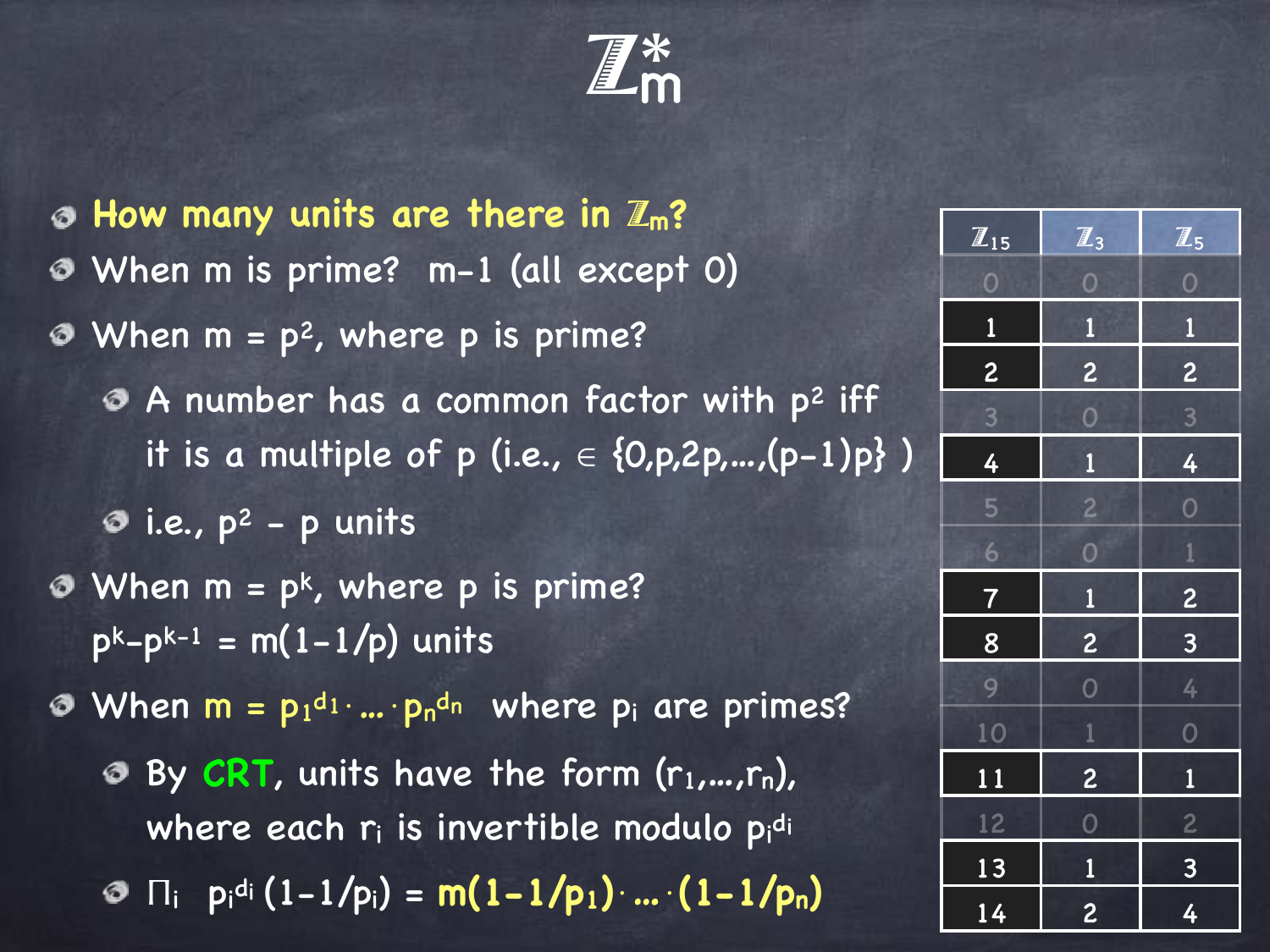#### Euler's Totient Function

**How many units are there in** Z**m?**

 $\bullet$  φ(m) = m(1-1/p<sub>1</sub>)⋅....(1-1/p<sub>n</sub>) where p1,…,pn are the prime factors of m

 $\odot$  i.e.,  $|\mathbb{Z}_{m}^{*}| = \phi(m)$ 

Euler's φ function (a.k.a. Euler's totient function)  $e. q. φ(2) = 1, φ(3) = 2, φ(4) = 4(1-1/2) = 2$ 

Exercise: If gcd(a,b) = 1, then φ(ab) = φ(a)⋅φ(b)

Such a function is called a multiplicative function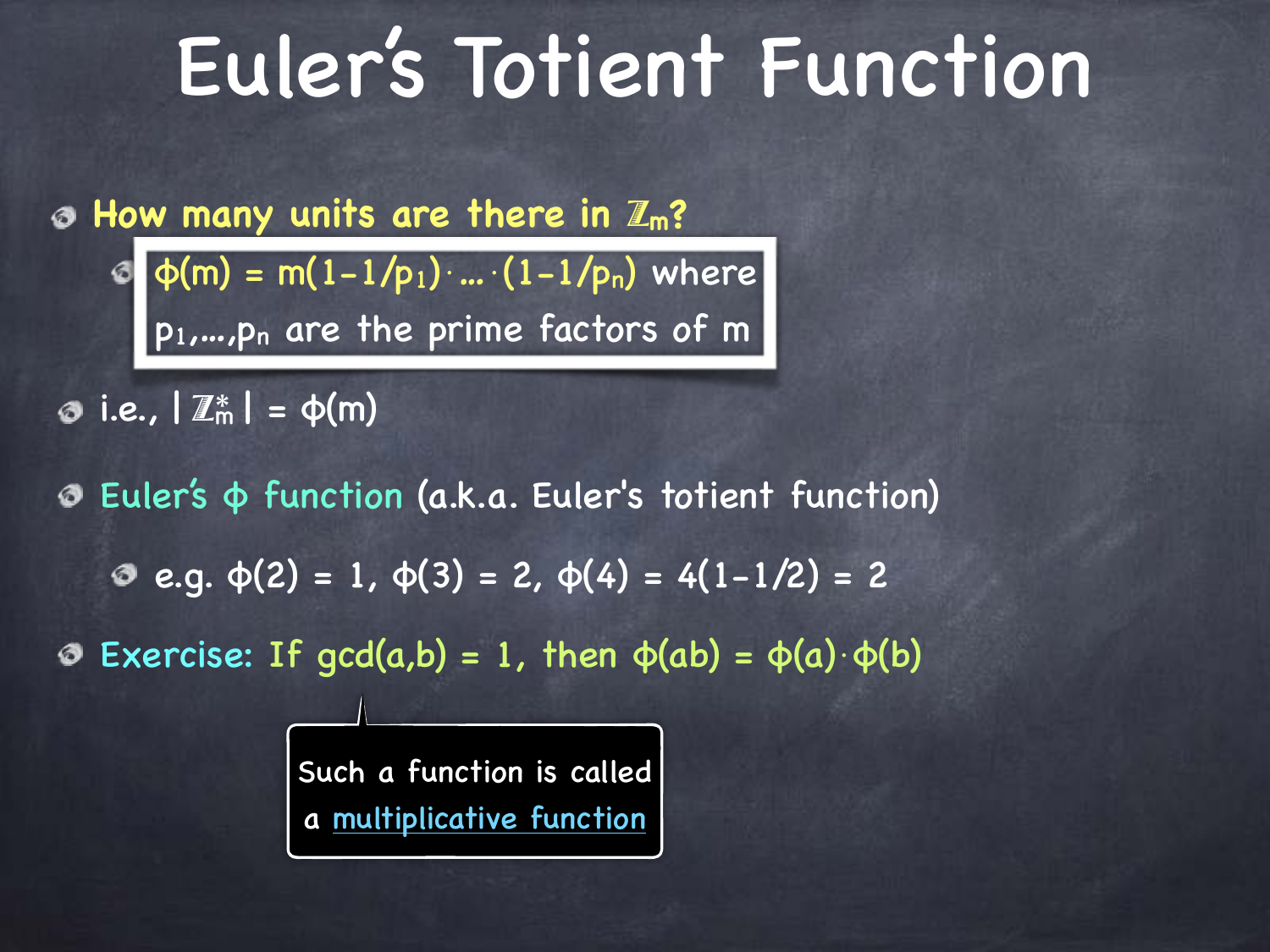Z\*m

|  | <b>Examples</b>                                          |
|--|----------------------------------------------------------|
|  | $\odot$ m=6                                              |
|  | $\Phi$ $\phi$ (6) = (2-1)(3-1) = 2                       |
|  | $\odot$ $\mathbb{Z}_6^* = \{1, 5\}$                      |
|  | $\odot$ m=10                                             |
|  | $\Phi(10) = (2-1)(5-1) = 4$                              |
|  | $\bullet$ $\overline{\mathbb{Z}}_{10}^{*} = \{1,3,7,9\}$ |

K.

| Х              |   | 2              | $\boldsymbol{\theta}$ | 4.                      | 15             |                |
|----------------|---|----------------|-----------------------|-------------------------|----------------|----------------|
|                | O | 0              | 0                     | O                       | 0              | 0              |
| $\overline{c}$ | O | 4 <sup>1</sup> | 0                     | $\overline{\mathbf{c}}$ | 4              | $\overline{2}$ |
| 3 <sup>1</sup> | O | 0              | 3 <sup>1</sup>        | O                       | 3              | 3              |
| 4              | 0 | 2 <sup>1</sup> | 0                     | 4                       | 2 <sup>1</sup> | 4              |
| 5              | 0 | 4              | 3                     | $\overline{2}$          | I              | 5              |
|                | O | $\mathbf{2}$   | $\overline{3}$        | 4                       | 5              |                |

| $\times$       |   | 2                | 4                | 6              | 8 | 5 |                | 3            |                  | 9 |
|----------------|---|------------------|------------------|----------------|---|---|----------------|--------------|------------------|---|
| 0              | 0 | 0                | 0                | 0              | 0 | 0 | 0              | 0            | 0                | 0 |
| $\overline{c}$ | 0 | 4                | 8                | $\overline{c}$ | 6 | 0 | $\overline{c}$ | 6            | 4                | 8 |
| 4              | 0 | 8                | 6                | 4              | 2 | 0 | 4              | 2            | 8                | 6 |
| 6              | 0 | 2                | 4                | 6              | 8 | O | 6              | 8            | $\boldsymbol{2}$ | 4 |
| 8              | O | 6                | 2                | 8              | 4 | 0 | 8              | 4            | 6                | 2 |
| 5              | 0 | 0                | 0                | 0              | 0 | 5 | 5              | 5            | 5                | 5 |
| 1              | 0 | $\boldsymbol{2}$ | 4                | 6              | 8 | 5 | 1              | 3            | 7                | 9 |
| 3              | 0 | 6                | $\boldsymbol{2}$ | 8              | 4 | 5 | 3              | 9            | 1                | 7 |
| 7              | 0 | 4                | 8                | $\overline{c}$ | 6 | 5 | 7              | $\mathbf{1}$ | 9                | 3 |
| 9              | 0 | 8                | 6                | 4              | 2 | 5 | 9              | 7            | 3                | 1 |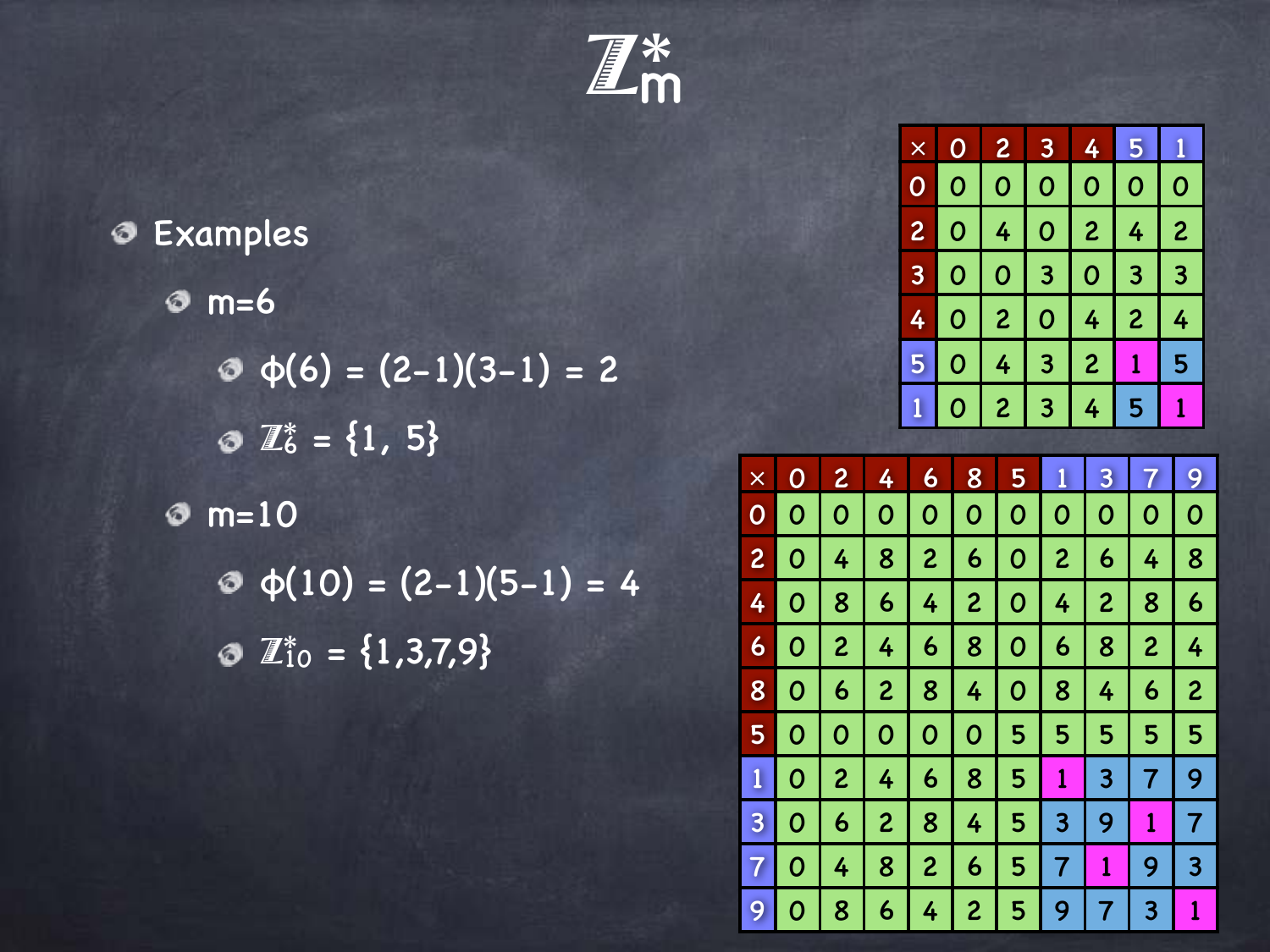

**O** If a∈ $\mathbb{Z}_m \setminus \mathbb{Z}_m^*$  then, in  $\mathbb{Z}_m$ ,  $\exists u \neq 0$  s.t. au=0  $\bullet$  a not unit  $\Rightarrow$  gcd(a,m)>1  $\Rightarrow$  in  $\mathbb{Z}$ ,  $u = m/qcd(a,m)$ ,  $0 < u < m$  $\Rightarrow$  in  $\mathbb{Z}_m$ , ∃u≠0 s.t. au = 0 **O** Converse also holds: If a∈ $\mathbb{Z}_m^*$  then, in  $\mathbb{Z}_m$ ,  $\forall u\neq 0$ , au≠0 Suppose ∃a∈Z\*m and ∃u≠0 s.t. au=0. Then  $u = a^{-1}au = 0$ !

 $\mathbf{a} \in \mathbb{Z}_{m}^{*} \to \mathbf{a}^{-1} \in \mathbb{Z}_{m}^{*}$ 

 $\bullet$  a,b  $\in \mathbb{Z}_m^* \to ab \in \mathbb{Z}_m^*$ , because (ab)(b-1a-1) = 1

| $\overline{\mathsf{x}}$ | 0   | 2 <sub>1</sub> | 3 <sup>1</sup> | 4              | $\boldsymbol{\mathfrak{g}}$ |                |  |
|-------------------------|-----|----------------|----------------|----------------|-----------------------------|----------------|--|
|                         | 0   | $\overline{0}$ | $\overline{0}$ | $\overline{0}$ | 0                           | Ō              |  |
| 2 <sup>1</sup>          | 0   | 4 <sup>1</sup> |                | $0$   2  <br>4 |                             | $\overline{2}$ |  |
| 3 <sup>1</sup>          | 0 I | 0              | 3 <sup>1</sup> | $\bullet$      | 3                           | 3              |  |
| $\boldsymbol{\varphi}$  | 0   | 2 <sup>1</sup> | $\mathbf 0$    | 4              | $\overline{2}$              | 4              |  |
| 5 <sub>1</sub>          | O   | 4              | $\overline{3}$ | $\overline{c}$ |                             | 5              |  |
|                         | O   | $\overline{2}$ | $\overline{3}$ | 4              | $\blacklozenge$             |                |  |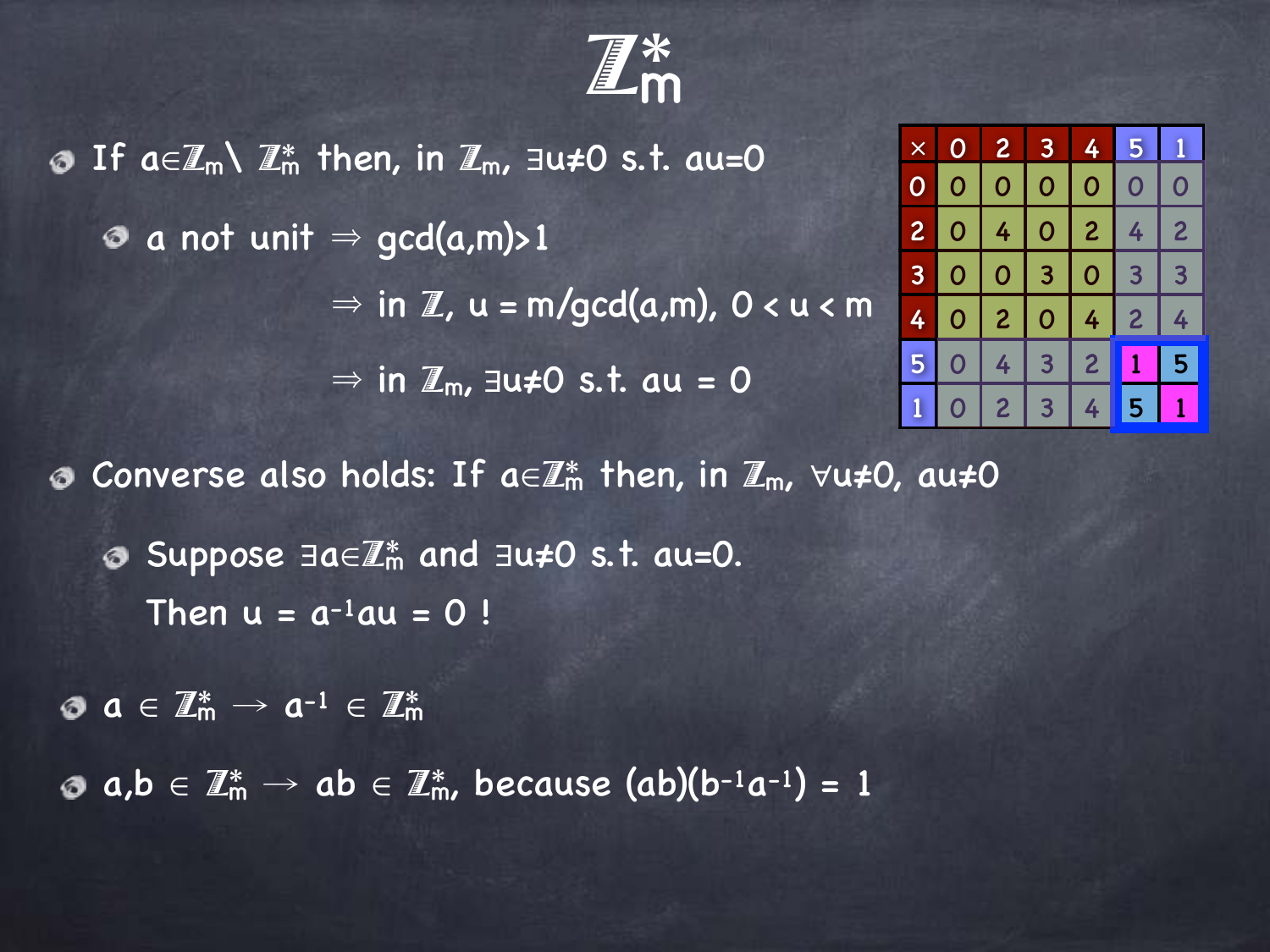Z\*m

× 0 2 3 4 5 1

|                                                                                                                                              |                      |                |                |                | $\overline{0}$ | $\overline{O}$ | $\overline{O}$ | $\begin{array}{c c} \hline \circ & \circ \end{array}$ |                | $\mathbf 0$    | $\overline{O}$   |
|----------------------------------------------------------------------------------------------------------------------------------------------|----------------------|----------------|----------------|----------------|----------------|----------------|----------------|-------------------------------------------------------|----------------|----------------|------------------|
| $\mathbf{0} \ \mathbf{a} \in \mathbb{Z}_{m}^{*} \to \mathbf{a}^{-1} \in \mathbb{Z}_{m}^{*}$                                                  |                      |                | $\overline{2}$ | $\Omega$       | $\overline{4}$ | $\mathbf{0}$   | $\overline{2}$ | $\frac{1}{4}$                                         | $\overline{2}$ |                |                  |
|                                                                                                                                              |                      |                |                |                | 3              | $\Omega$       | $\mathbf{O}$   | 3 <sup>1</sup>                                        | $\mathbf{0}$   | 3 <sup>1</sup> | 3 <sup>1</sup>   |
| $\circ$ a,b $\in \mathbb{Z}_m^* \to$ ab $\in \mathbb{Z}_m^*$ , because (ab)(b-1a-1) = 1<br>4                                                 |                      |                |                |                |                | $\mathbf{0}$   | 2 <sup>1</sup> | $\mathbf{0}$                                          | $\frac{1}{4}$  | $\overline{2}$ | $\frac{1}{4}$    |
|                                                                                                                                              |                      |                |                |                | 5              | $\mathbf{O}$   | $\overline{4}$ | 3 <sup>1</sup>                                        | $\overline{2}$ | $\mathbf{1}$   | 5 <sup>1</sup>   |
| <b>O</b> For each $a \in \mathbb{Z}_m^*$ , $a \cdot \mathbb{Z}_m^* \triangleq \{ ab \mid b \in \mathbb{Z}_m^* \} = \mathbb{Z}_m^*$           |                      |                |                |                |                | $\overline{O}$ | 2 <sup>1</sup> | 3 <sup>1</sup>                                        | $\frac{1}{4}$  | 5 <sub>1</sub> | $\vert 1 \vert$  |
|                                                                                                                                              |                      |                |                |                |                |                |                |                                                       |                |                |                  |
| $\odot$ We have $a \cdot \mathbb{Z}_m^* \subseteq \mathbb{Z}_m^*$ ,                                                                          | $\times$<br>$\Omega$ | $\Omega$       | $\overline{2}$ | $\frac{1}{4}$  | $\mathbf{6}$   | 8              | 5 <sup>1</sup> |                                                       | $\overline{3}$ | $\overline{7}$ | 9                |
| since $a,b \in \mathbb{Z}_m^* \to ab \in \mathbb{Z}_m^*$ ,                                                                                   |                      | $\Omega$       | $\mathbf{O}$   | $\mathbf{0}$   | $\overline{O}$ | $\mathbf{0}$   | $\mathbf{O}$   | $\overline{O}$                                        | $\mathbf{0}$   | $\Omega$       | $\mathbf 0$      |
|                                                                                                                                              |                      | $\overline{0}$ | 4 <sup>1</sup> | 8 <sup>°</sup> | $\overline{2}$ | $\mathbf{6}$   | $\mathbf{O}$   | 2 <sup>1</sup>                                        | 6 <sup>1</sup> | 4 <sup>1</sup> | 8                |
| Similarly, $a^{-1} \cdot \mathbb{Z}_m^* \subseteq \mathbb{Z}_m^*$                                                                            | 4                    | $\overline{O}$ | 8 <sup>°</sup> | $\overline{6}$ | $\frac{1}{4}$  | $\overline{2}$ | $\mathbf{0}$   | $\frac{1}{4}$                                         | 2 <sup>1</sup> | 8 <sup>°</sup> | $\boldsymbol{6}$ |
| $\mathbf{0} \Rightarrow \forall \mathsf{x} \in \mathbb{Z}_{\mathsf{m}}^*$ , $\mathbf{a}^{-1} \cdot \mathsf{x} \in \mathbb{Z}_{\mathsf{m}}^*$ |                      | 60             | 2 <sup>1</sup> | 4              | 6 <sup>1</sup> | 8 <sup>°</sup> | $\mathbf{O}$   | 6 <sup>1</sup>                                        | 8 <sup>°</sup> | 2 <sup>1</sup> | $\overline{4}$   |
|                                                                                                                                              | 8 <sup>1</sup>       | $\overline{0}$ | 6 <sup>1</sup> | 2 <sup>1</sup> | 8              | $\frac{1}{4}$  | $\mathbf{0}$   | 8 <sup>°</sup>                                        | $\frac{1}{4}$  | 6              | $\overline{c}$   |
| $\Rightarrow \forall x \in \mathbb{Z}_{m}^*$ , $x \in \mathfrak{a} \cdot \mathbb{Z}_{m}^*$                                                   | 5 <sup>1</sup>       | $\mathbf{O}$   | $\overline{O}$ | $\overline{0}$ | $\overline{0}$ | $\mathbf{0}$   | 5 <sup>1</sup> | 5 <sup>5</sup>                                        | $5\phantom{1}$ | 5 <sup>1</sup> | 5                |
|                                                                                                                                              |                      | $\Omega$       | 2 <sup>1</sup> | $\frac{1}{4}$  | 6 <sup>1</sup> | 8              | 5 <sup>1</sup> | $\mathbf{1}$                                          | 3 <sup>1</sup> | 7 <sup>1</sup> | 9                |
| $\Rightarrow \mathbb{Z}_m^* \subseteq \mathbf{a} \cdot \mathbb{Z}_m^*$                                                                       | $\overline{3}$       | $\Omega$       | 6 <sup>1</sup> | $\overline{2}$ | 8              | $\overline{4}$ | 5 <sup>1</sup> | 3 <sup>1</sup>                                        | 9              |                | $\overline{7}$   |
|                                                                                                                                              | $\overline{7}$       | $\Omega$       | $\frac{1}{4}$  | 8              | $\overline{2}$ | $\mathbf{6}$   | 5 <sup>1</sup> | $\overline{7}$                                        | $\mathbf{1}$   | 9              | $\overline{3}$   |
| $\odot$ So a $\mathbb{Z}_m^* = \mathbb{Z}_m^*$                                                                                               | 9                    | O              | 8              | 6              | $\frac{1}{4}$  | 2 <sup>1</sup> | 5 <sup>1</sup> | 9                                                     |                | 3 <sup>1</sup> |                  |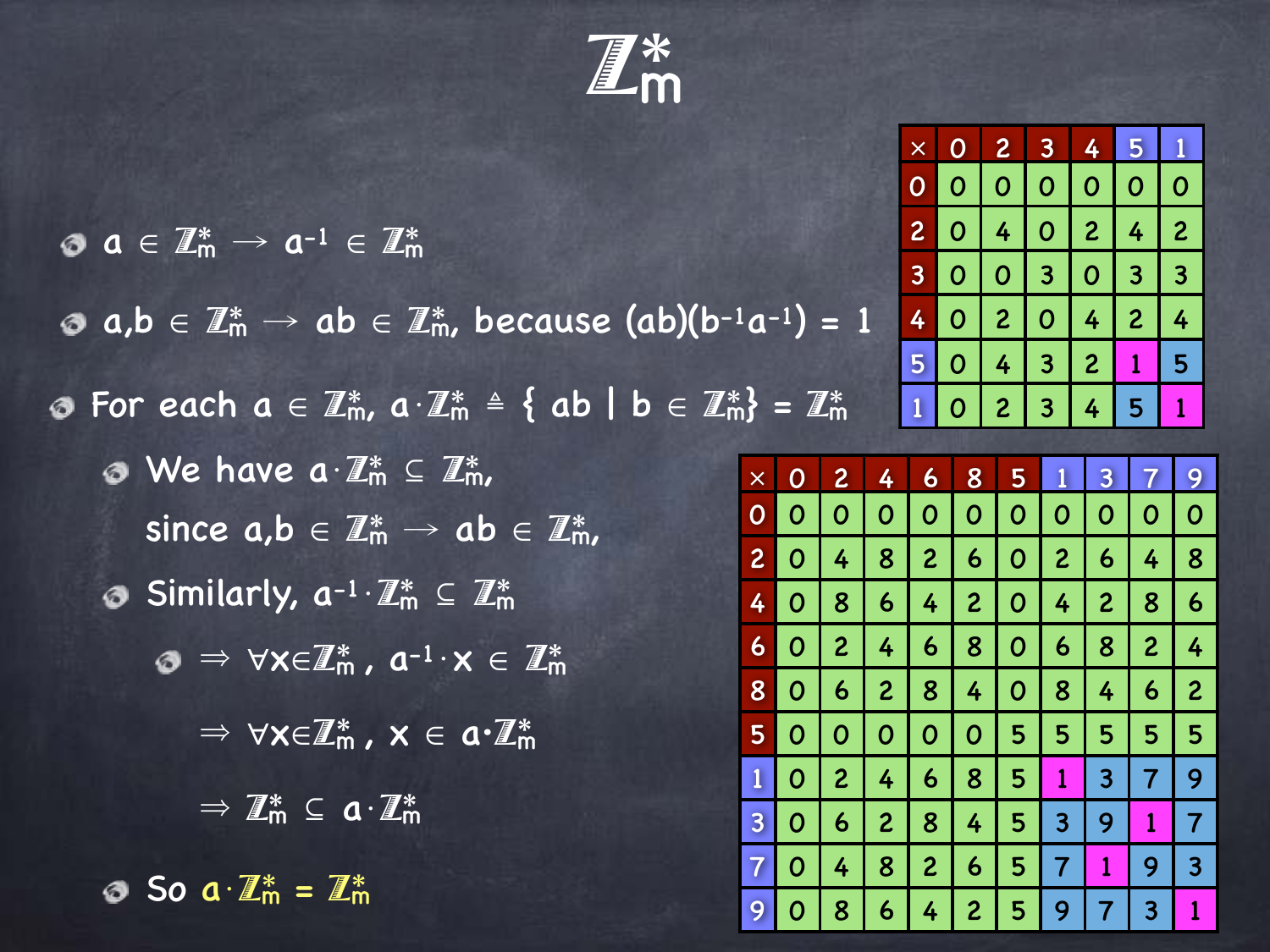## Modular Exponentiation

Exponentiation in  $\mathbb{Z}_m$  defined using repeated multiplication

For  $a \in \mathbb{Z}_m$  and  $d \in \mathbb{Z}^+$ , define  $a^d \triangleq a \times_{(m)} ... \times_{(m)} a$ 

Important: The exponent is <u>not</u> modulo m d times

 $\blacktriangleright$ 

Recursive definition:  $a^1 = a$ , and  $\forall d > 1$ ,  $a^d = a \times_{(m)} a^{d-1}$ ◉

Alternately, for  $a \in \mathbb{Z}$ , define (  $[a]_m$  )  $d \text{ } \triangleq \text{ } [a^d]_m$ 

In  $\mathbb{Z}_m^*$ , can extend the definition to  $d \in \mathbb{Z}$  $\bullet$ 

 $a^0$ =1 and  $a^{-d}$  =  $(a^{-1})^d$ 

Note:  $a^{\text{e}}a^{\text{d}} = a^{\text{e+d}}$  and  $(a^{\text{e}})^{\text{d}} = a^{\text{ed}}$  where operations in the exponent are in Z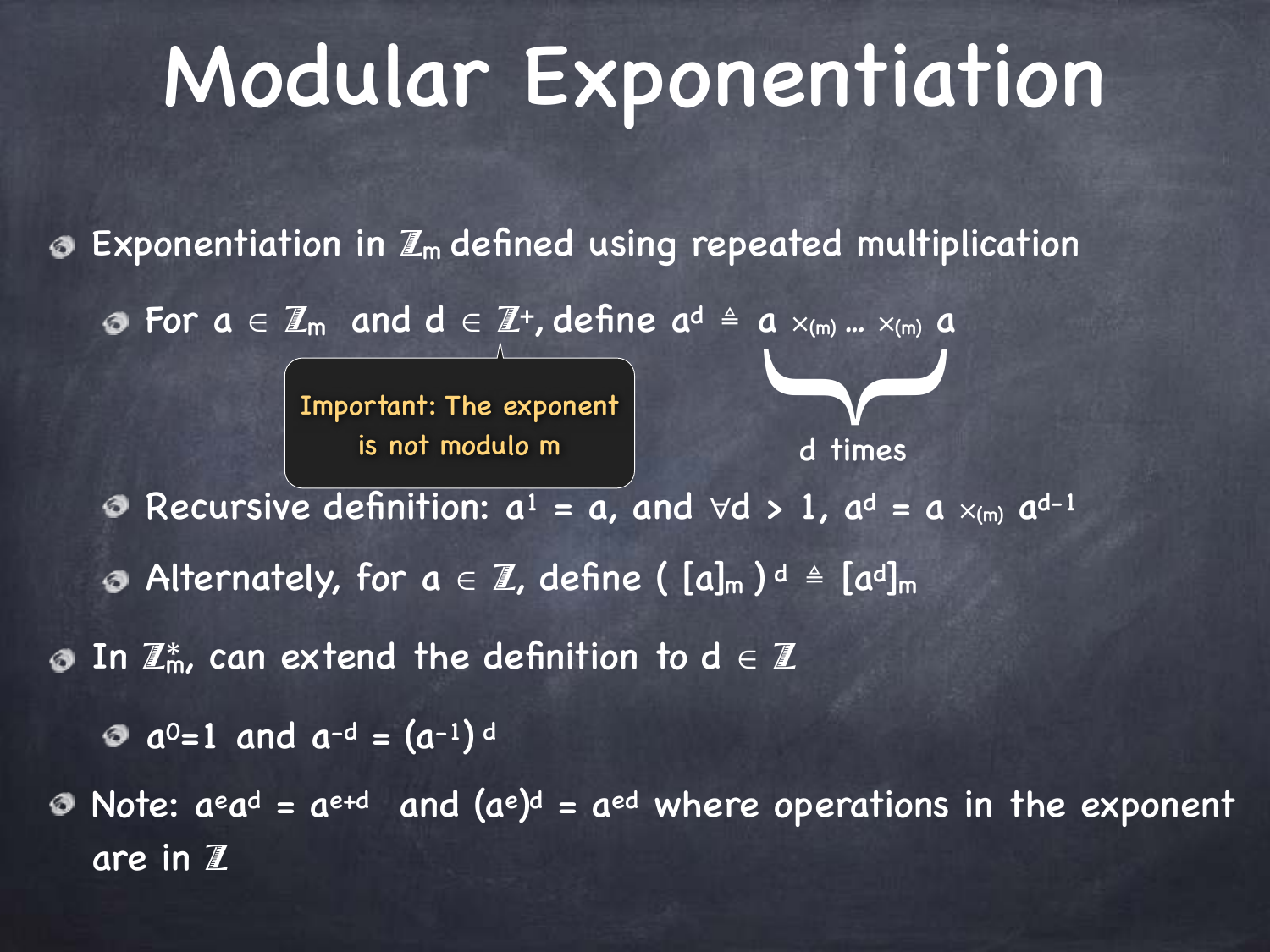# Euler's Totient Theorem



For prime p and a not a multiple of p,  $a^{p-1} = 1 \pmod{p}$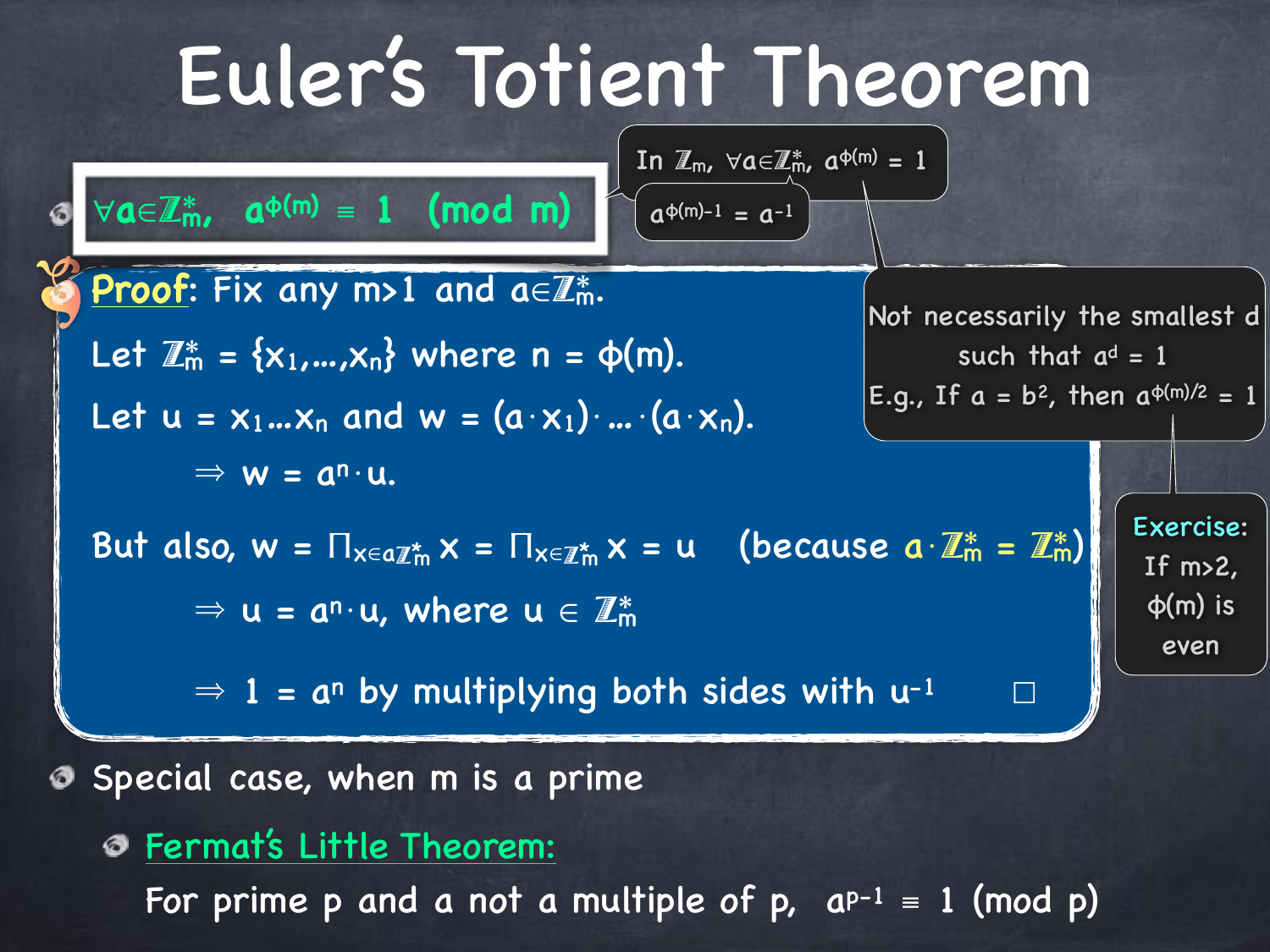# Cyclic Structure of  $\mathbb{Z}_p^*$

- The multiplicative clock!
	- Clock's hand starts at 1 (not 0) and multiplies the current position by some g≠0 to get to the next one
	- $9$  1, g, g<sup>2</sup>, ..., g<sup>p-2</sup>, g<sup>p-1</sup>=1
		- **O** If g=1, it never moves
		- If g=-1, it keeps switching positions between 1 and -1
		- **O** It never reaches 0
	- A g which will make the hand go everywhere (except 0)?

Important Fact (won't prove): If p is a prime, then there is a g s.t. every element in  $\mathbb{Z}_p^*$  is of the form gk

e.g., p=5, g=2: 1, 2, 4, 3. p=7, g=3: 1, 3, 2, 6, 4, 5.

True for some other values also

1

3 2

 $\overline{0}$ 

4